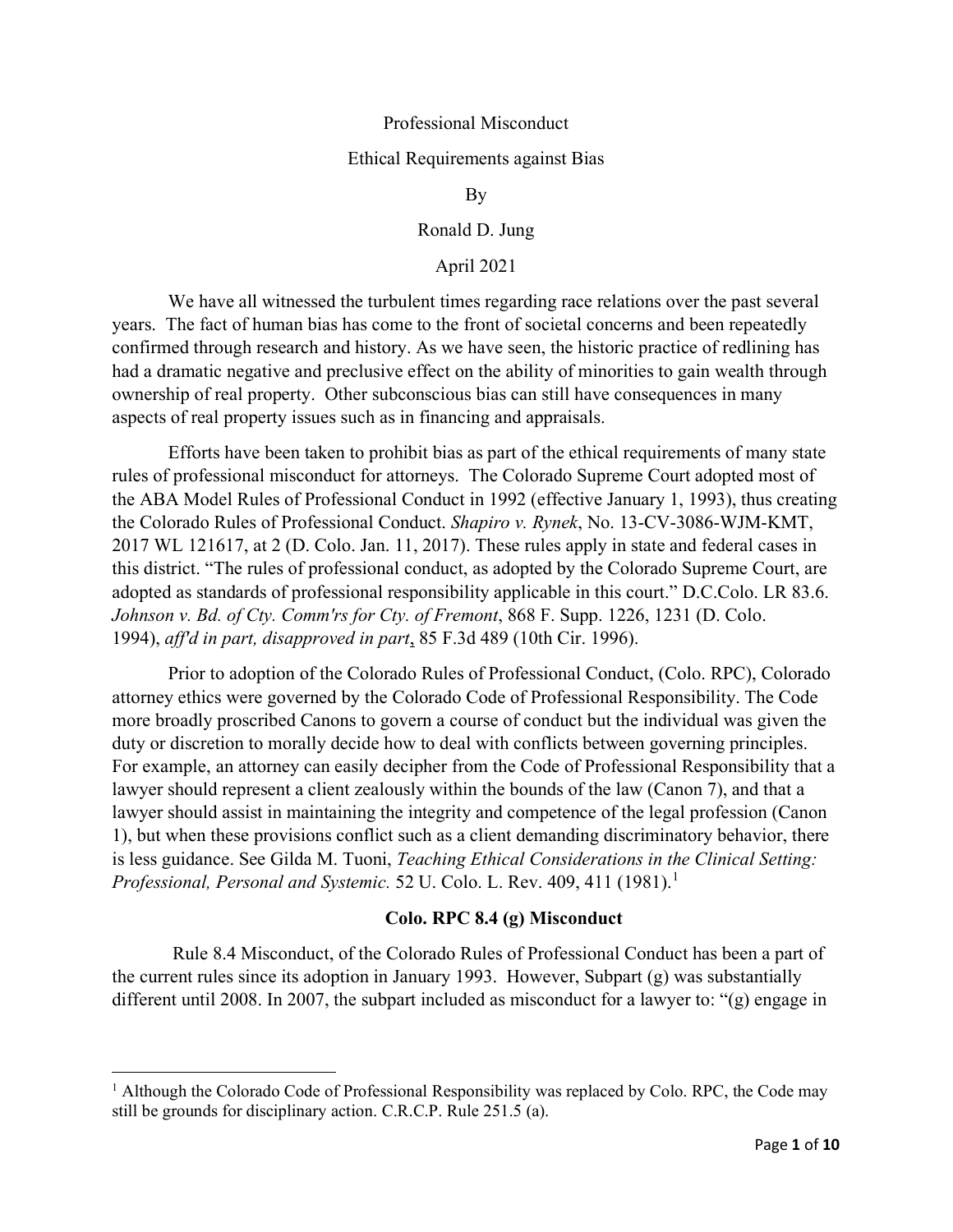conduct which violates accepted standards of legal ethics;" In 2008 the subpart was changed to read:

(g) engage in conduct, in the representation of a client, that exhibits or is intended to appeal to or engender bias against a person on account of that person's race, gender, religion, national origin, disability, age, sexual orientation, or socioeconomic status, whether that conduct is directed to other counsel, court personnel, witnesses, parties, judges, judicial officers, or any persons involved in the legal process.

A current version of Rule 8.4 is attached as Exhibit A.

This focuses the prohibited conduct to engendering bias against these classes. In Colorado, the proscription is not one of discrimination. Discrimination is a legal term of art and has a different meaning than what is proscribed by the Colorado ethics rule. The unethical action does not need to be intended to be a violation. If the conduct exhibits bias it is enough to be considered misconduct. Also, if the conduct is intended to appeal to or engender bias it is misconduct. So, if the conduct objectively exhibits bias without intention, it is misconduct. Also, if the conduct is intended to exhibit or engender bias, it is misconduct even if not successful. As opposed to discrimination, misconduct under the Rule is not determined by its outcome.

This literal interpretation of Colo. RPC 8.4 (g) conflicts with comment 3 to the Rule which provides:

[3] A lawyer who, in the course of representing a client, knowingly manifests by word or conduct, bias or prejudice based upon race, gender, religion, national origin, disability, age, sexual orientation or socioeconomic status, violates paragraph (g) and also may violate paragraph (d). Legitimate advocacy respecting the foregoing factors does not violate paragraphs (d) or (g). A trial judge's finding that peremptory challenges were exercised on a discriminatory basis does not alone establish a violation of this Rule. Colo. RPC 8.4 comment (3).

This adds the element of "knowingly" to the requirements and has been so viewed by the courts. In *People v. Abrams*, 459 P.3d 1228, 1238 (Colo. O.P.D.J. 2020) the Court upheld the finding that the respondent knowingly used a word—"f[\*]g"—that was directed at a judge that manifested or exhibited bias based on sexual orientation. The court focuses on the intent to use the word. "The People contend that the rule does not purport to regulate biased views or thoughts; the rule calls only for examination of whether, in the course of representing a client, a lawyer's actions or language manifested bias. Concomitantly, they say, the rule merely requires that they show Respondent knew his comment exhibited bias. The People claim that because Respondent used the term, which he was aware exhibits bias and is derogatory, he violated Colo. RPC 8.4(g). Without hesitation we endorse the People's interpretation." *People v. Abrams*, *supra*  at 1239. [2](#page-1-0)

<span id="page-1-0"></span> $2$  For an article discussing the Rule in the contest of sexual harassment, see Joseph G. Michaels, Prohibited by Rule Sexual Harassment As Attorney Misconduct, Colo. Law., August/September 2020.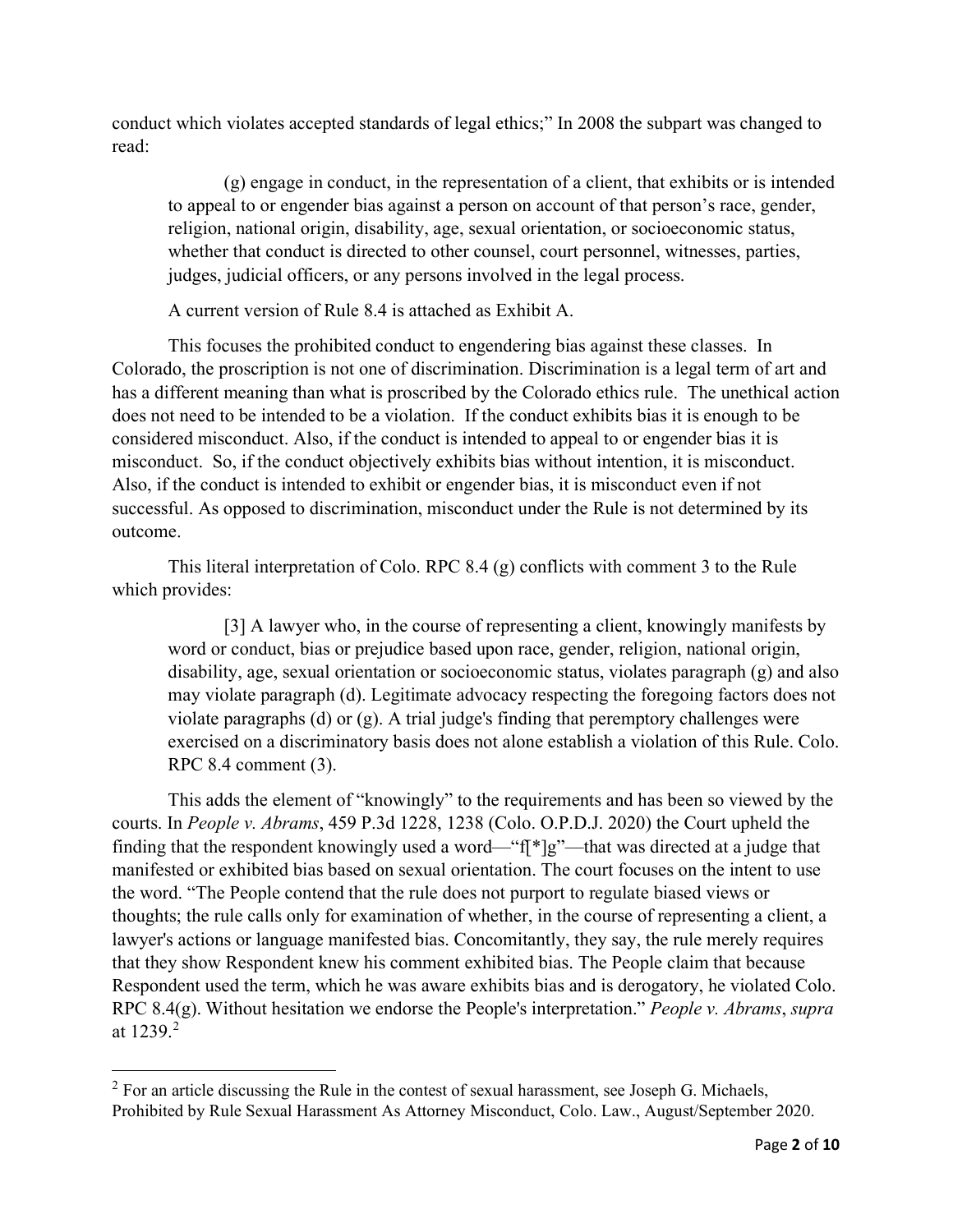### **Discrimination Distinguished**

Although Colo. RPC 8.4 (g) utilizes protected classes arising in the area of discrimination law, the prohibition is not the same. Discrimination is defined as differential behavior toward group members that is directed toward them specifically because of their group membership. Discrimination, as used in the behavioral sciences, is the behavioral component of intergroup bias, and is defined as behavior toward group members that is directed toward them because of their group membership. In this context, behavior is broadly defined to include actions directed toward group members, as well as judgments and decisions that affect them. Victoria Esses, Ph.D, *Expert Report of*, *EEOC, v. COLUMBINE MANAGEMENT SERVICES, INC., Et Al.,* 2016 WL 8261537 (D.Colo.).

Discrimination is in general a failure to treat all persons equally where no reasonable distinction can be found between those favored and those not favored. *Baker v. California Land Title Co.*, 349 F. Supp. 235, 238 (C.D. Cal. 1972), aff'd, 507 F.2d 895 (9th Cir. 1974). Black's Law Dictionary,  $5<sup>th</sup>$  Edition.

42 U.S.C. § 1982 encompasses race discrimination in relation to real property. See *City of Memphis v. Greene*, 451 U.S. 100, 122, 101 S.Ct. 1584, 1598, 67 L.Ed.2d 769 (1981) (Section 1982 was enacted to vindicate the rights of black persons to hold and acquire property on an equal basis with white persons and the right of blacks not to have property interests impaired because of their race); *Jones v. Alfred H. Mayer Co.*, 392 U.S. 409, 420, 88 S.Ct. 2186, 2193, 20 L.Ed.2d 1189 (1968).

Title VII of the Civil Rights Act of 1964, 78 Stat. 253, as amended, 42 U.S.C. § 2000e *et seq.,* prohibits employers from discriminating on the basis of race, color, religion, sex, or national origin, or retaliating against their employees for opposing or seeking relief from such discrimination. *Green v. Brennan*, 136 S. Ct. 1769, 1773–74, 195 L. Ed. 2d 44 (2016).

In Colorado, it shall be an unfair housing practice and unlawful:

to discriminate against any person because of disability, race, creed, color, sex, sexual orientation, marital status, familial status, religion, national origin, or ancestry in the terms, conditions, or privileges pertaining to any housing or the transfer, sale, rental, or lease thereof or in the furnishing of facilities or services in connection therewith. C.R.S. § 24-34-502.

Broadly, Colo. RPC  $8.4(q)$  borrows the classes established by laws of discrimination as its protected classes but does not focus on actions directed toward the protected persons with resultant treatment as do the laws of discrimination. Consequently, typical defenses against discrimination claims such as causation and bona fide business reasons will not excuse misconduct. Instead, all that is needed to be considered misconduct is conduct that exhibits bias or is intended to appeal to or engenders bias against one of the classes.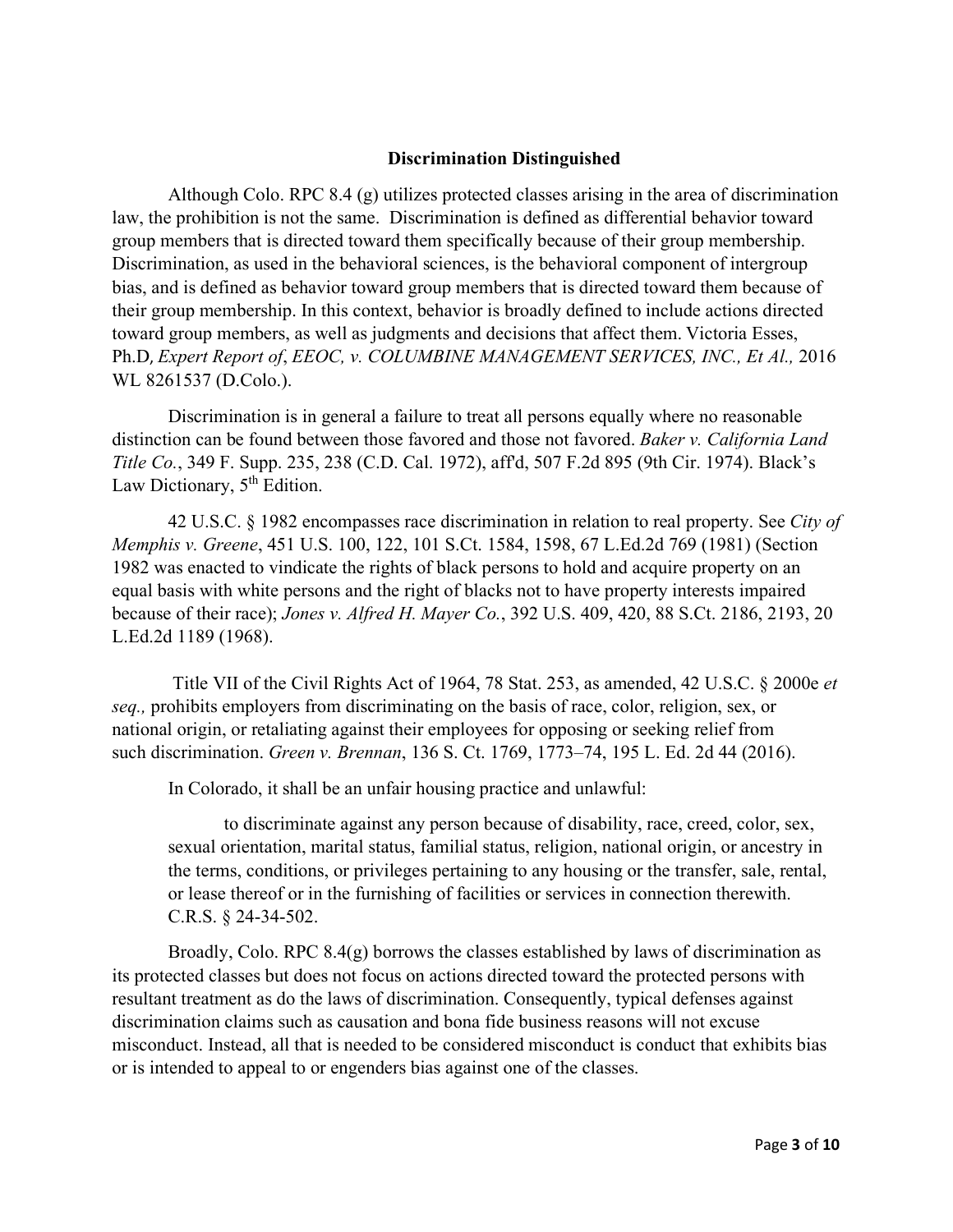### **Socioeconomic as a Protected Class**

Rule 8.4  $(g)$  adds socioeconomic status to the list of typically protected classes. This is sometimes referred to as poverty and makes sense to include in the ethical rule. In considering whether socioeconomic status should be included as a protected class in discrimination law, it has been observed:

Discrimination statutes advance the basic liberal ideals of social mobility and selfdetermination: People should not have fixed, predetermined social roles. Rather they should be at least "part authors" of their own lives. Discrimination laws advance these ideals by restricting practices that create and perpetuate fixed social hierarchies. In other words, they open up unnecessarily narrow "bottlenecks" in the opportunity structure. A trait like race or sex is an unnecessarily narrow bottleneck when it is subject to social bias that is both (1) pervasive and (2) illegitimate. If both conditions are met, the trait should be protected by discrimination law.

Only pervasive bias is likely to constrain a person's overall social mobility--and this is what triggers the principles driving discrimination law.

Danieli Evans Peterman. *Socioeconomic Status Discrimination,* 104 Va. L. Rev. 1283, 1294 (2018).

It makes sense for the definition of misconduct to include conduct that exhibits or is intended to appeal to or engender bias against a person on account of that person's socioeconomic status. Bias against poverty is just as morally repugnant as race. Preamble paragraph 6 agrees and addresses this topic. The Preamble and Scope of Colo. RPC is attached as Exhibit B.

# **Requirement for Conduct to be in the Representation of a Client**

In order to be considered misconduct under Colo. RPC  $8.4$  (g), the conduct must be in the representation of a client. This differs from the recent addition of subpart (i) of Colo. RPC 8.4, which makes it misconduct to: "(i) engage in conduct the lawyer knows or reasonably should know constitutes sexual harassment where the conduct occurs in connection with the lawyer's professional activities." In connection with the lawyer's professional activities is broader than in the representation of a client. There are other broad proscriptions in the misconduct rule such as "(d) engage in conduct that is prejudicial to the administration of justice;" and "(h) engage in any conduct that directly, intentionally, and wrongfully harms others and that adversely reflects on a lawyer's fitness to practice law;" However, the rule only includes its prohibition against exhibiting or engendering bias against the protected classes during the representation of a client.

What about firms that advertise they are a men's law firm? Advertising is not in the representation of a client and so subpart (g) may not apply. Colo. RPC 7.1 on advertising provides: "A lawyer shall not make a false or misleading communication about the lawyer or the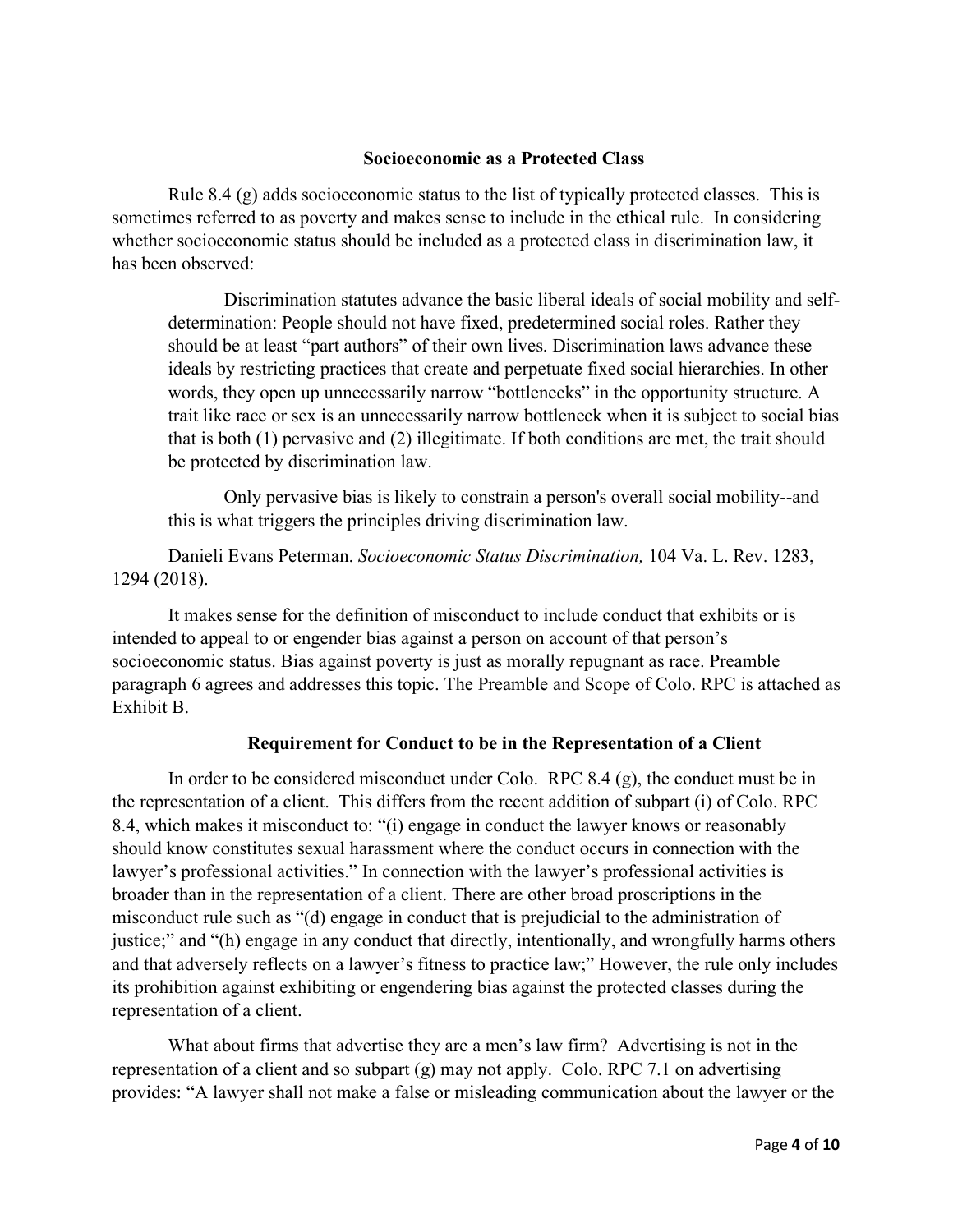lawyer's services. A communication is false or misleading if it contains a material misrepresentation of fact or law or omits a fact necessary to make the statement considered as a whole not materially misleading." While such advertisements may engender bias, they probably do not violate Colo. RPC 8.4 (g). They may violate the ABA Model Rule 8.4 (g).

# **ABA Model Rule 8.4(g)**

The ABA Model Rule 8.4(g) adopted August 8, 2016, is different from the Colorado Rule in that it requires elements of harassment or discrimination.<sup>[3](#page-4-0)</sup> While some commentators argue the ABA Rule is broader, this author perceives the opposite because of this requirement. The ABA Rule is broader in that the prohibition only requires it to occur in conduct related to the practice of law rather than in the representation of a client. Therefore, under the ABA Model Rule, advertising as a men's only law firm could qualify as a violation if the remaining elements of discrimination are found. The ABA Model Rule 8.4(g) proscribes lawyers to:

(g) engage in conduct that the lawyer knows or reasonably should know is harassment or discrimination on the basis of race, sex, religion, national origin, ethnicity, disability, age, sexual orientation, gender identity, marital status or socioeconomic status in conduct related to the practice of law. This paragraph does not limit the ability of a lawyer to accept, decline or withdraw from a representation in accordance with Rule 1.16. This paragraph does not preclude legitimate advice or advocacy consistent with these Rules.

A current version of ABA Model Rule 8.4 is attached as Exhibit C. Formal Opinion 493 on the Model Rule 8.4 (g) dated July 15, 2020 is attached hereto as Exhibit D.

In the comments to the Model Rule, the substantive law of discrimination is incorporated which focuses on the effect of the conduct rather than the Colorado Rule which focuses on the conduct itself. Comment 3 of the Model Rules provides:

Such discrimination includes harmful verbal or physical conduct that manifests bias or prejudice towards others. Harassment includes sexual harassment and derogatory or demeaning verbal or physical conduct. Sexual harassment includes unwelcome sexual advances, requests for sexual favors, and other unwelcome verbal or physical conduct of a sexual nature. The substantive law of anti-discrimination and anti-harassment statutes and case law may guide application of paragraph (g). MRPC R. 8.4(g), Comment 3 (2016).

As of March 2019, 6 states have declined to adopt the Model Rule outright. 4 States have adopted the Model Rule in its entirety. 20 States had already adopted a similar rule and 29 states have adopted comments to their rules regarding discrimination. Kristine A. Kubes, Cara D. Davis, and Mary E. Schwind, March 12, 2019. "The Evolution of Model Rule 8.4 (g): Working to Eliminate Bias, Discrimination, and Harassment in the Practice of Law."

<span id="page-4-0"></span><sup>&</sup>lt;sup>3</sup> It is interesting to note that Colorado adopted its version some 8 years prior to the ABA Model Rule  $8.4(g)$ .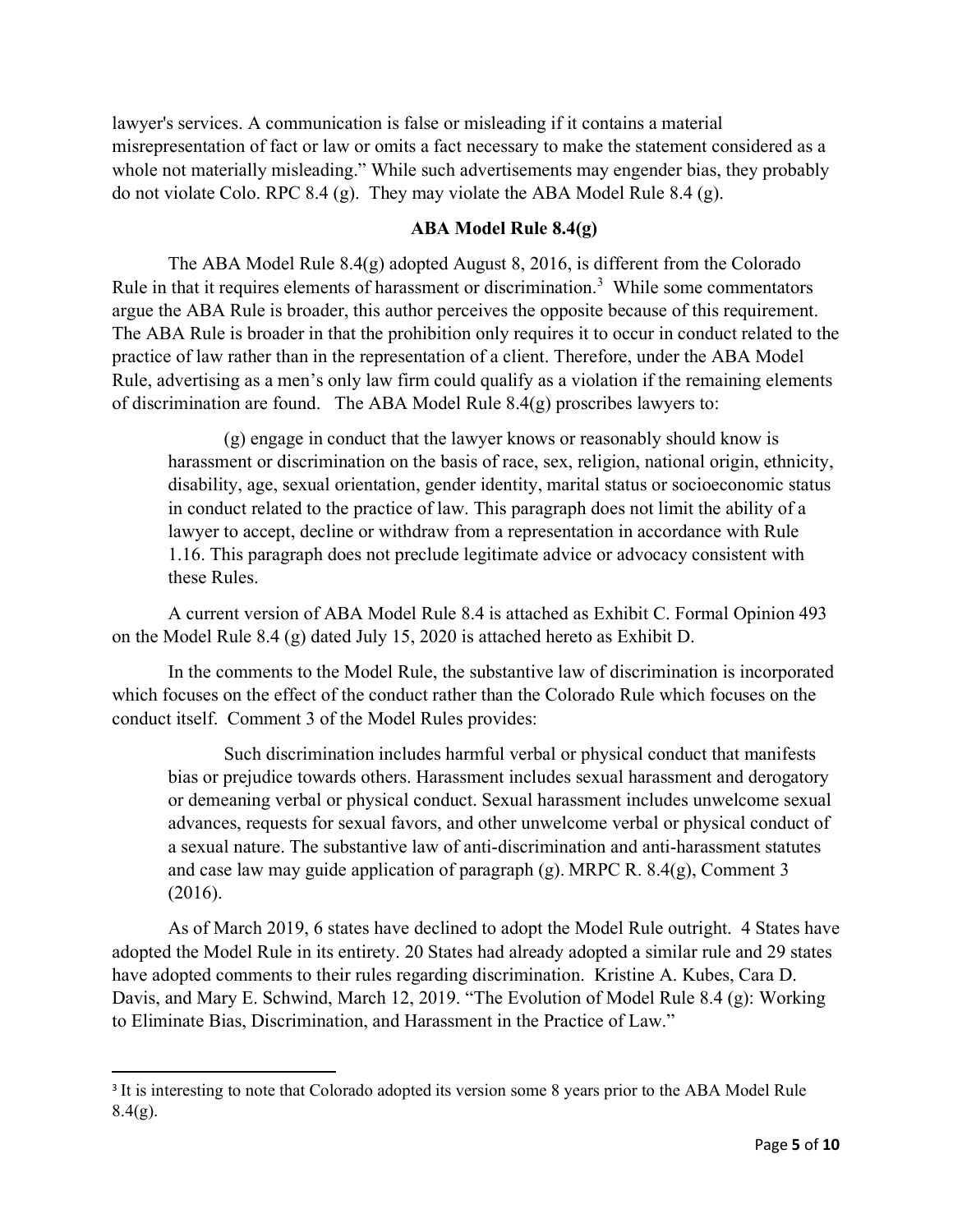### **First Amendment Concerns**

There have been several United States Supreme Court cases that recently address rights of free speech which may limit the application of Colo. RPC 8.4 (g) and similar ethic rules in other states. The First Amendment, applicable to the States through the Fourteenth Amendment, prohibits the enactment of laws "abridging the freedom of speech." U.S. Const., Amdt. 1. Under that Clause, a government, including a municipal government vested with state authority, "has no power to restrict expression because of its message, its ideas, its subject matter, or its content." *Police Dept. of Chicago v. Mosley*, 408 U.S. 92, 95, 92 S.Ct. 2286, 33 L.Ed.2d 212 (1972).

Content-based laws—those that target speech based on its communicative content—are presumptively unconstitutional and may be justified only if the government proves that they are narrowly tailored to serve compelling state interests. *Reed v. Town of Gilbert, Ariz.*, 576 U.S. 155, 163, 135 S. Ct. 2218, 2226, 192 L. Ed. 2d 236 (2015). Government regulation of speech is content based if a law applies to particular speech because of the topic discussed or the idea or message expressed. *Reed, supra*, at 163.

The Court in *Matal v. Tam*, 137 S. Ct. 1744, 198 L. Ed. 2d 366 (2017), held that the disparagement clause of the Lanham Act, prohibiting federal trademark registration for marks that might disparage any persons, living or dead, was held to be facially invalid under First Amendment protection of speech. The Court notes:

We have said time and again that "the public expression of ideas may not be prohibited merely because the ideas are themselves offensive to some of their hearers." *Street v. New York*, 394 U.S. 576, 592, 89 S.Ct. 1354, 22 L.Ed.2d 572 (1969). See also *Texas v. Johnson*, 491 U.S. 397, 414, 109 S.Ct. 2533, 105 L.Ed.2d 342 (1989) ("If there is a bedrock principle underlying the First Amendment, it is that the government may not prohibit the expression of an idea simply because society finds the idea itself offensive or disagreeable"). *Matal v. Tam*, 137 S. Ct. 1744, 1763, 198 L. Ed. 2d 366 (2017).

Speech that demeans on the basis of race, ethnicity, gender, religion, age, disability, or any other similar ground is hateful; but the proudest boast of our free speech jurisprudence is that we protect the freedom to express "the thought that we hate." *Matal v. Tam*, 137 S. Ct. 1744, 1764, 198 L. Ed. 2d 366 (2017).

In *Nat'l Inst. of Fam. & Life Advocs. v. Becerra*, 138 S. Ct. 2361, 201 L. Ed. 2d 835 (2018), ("*NIFLA*") the petitioners asked the Court to consider whether two sections of a California statute violate the First Amendment. The first section required licensed medical facilities (that provide women with assistance involving pregnancy or family planning) to tell those women where they might obtain help, including financial help, with comprehensive family planning services, prenatal care, and abortion. The second required unlicensed facilities offering somewhat similar services to make clear that they are unlicensed. In striking the statute as unconstitutional, the Court notes:

Content-based regulations "target speech based on its communicative content." *Reed v. Town of Gilbert*, 576 U.S. 155, 163, 135 S.Ct. 2218, 2226, 192 L.Ed.2d 236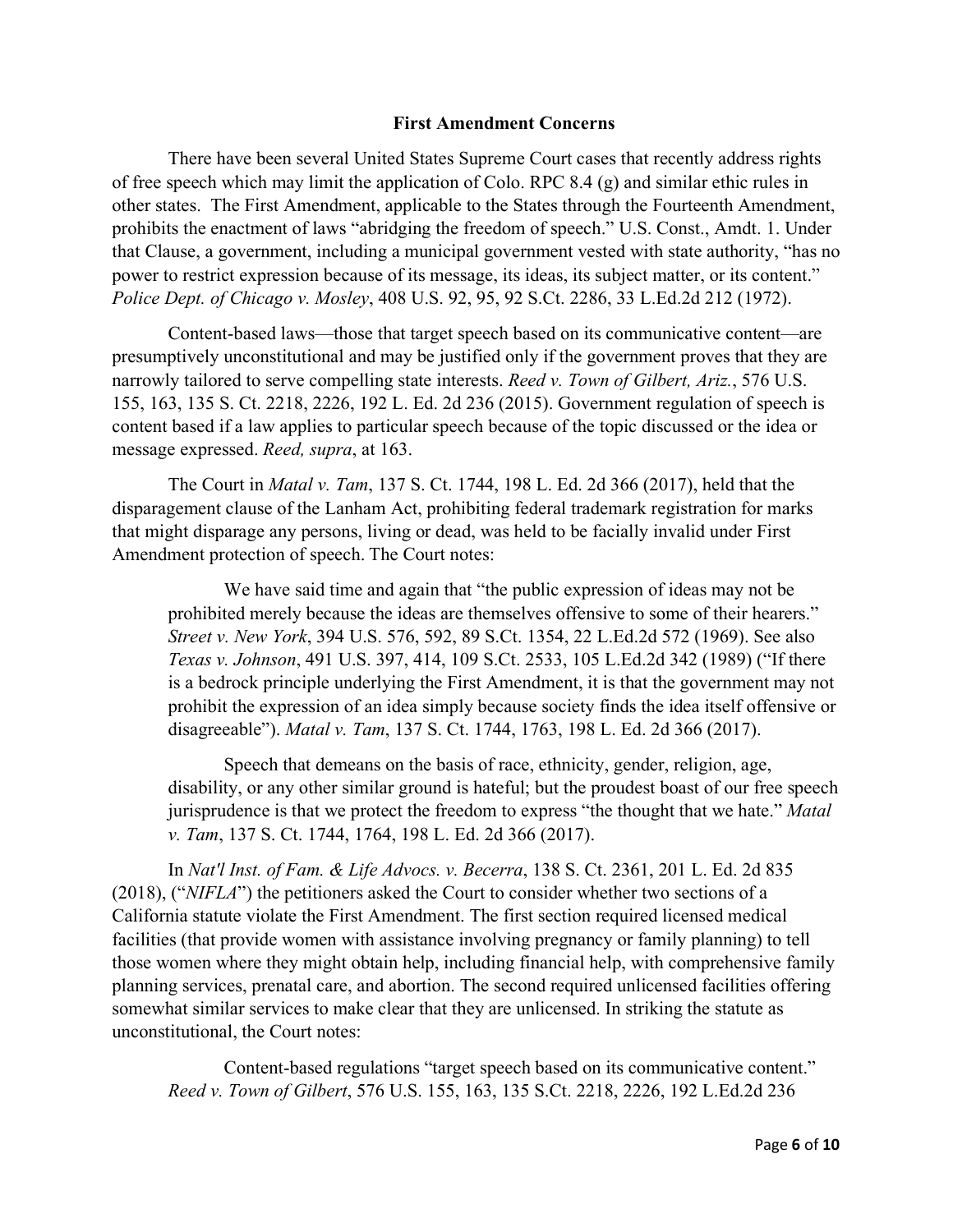(2015). As a general matter, such laws "are presumptively unconstitutional and may be justified only if the government proves that they are narrowly tailored to serve compelling state interests." *Ibid*. This stringent standard reflects the fundamental principle that governments have "no power to restrict expression because of its message, its ideas, its subject matter, or its content.' *NIFLA at* 138 S. Ct. 2361, 2371, 201 L. Ed. 2d 835 (2018).

But this Court has not recognized "professional speech" as a separate category of speech. Speech is not unprotected merely because it is uttered by "professionals." This Court has "been reluctant to mark off new categories of speech for diminished constitutional protection. *NIFLA at* 138 S. Ct. 2361, 2371–72, 201 L. Ed. 2d 835 (2018).

The Court concluded that its precedents do not permit governments to impose contentbased restrictions on speech without "persuasive evidence ... of a long (if heretofore unrecognized) tradition" to that effect. *NIFLA at* 138 S. Ct. 2361, 2372, 201 L. Ed. 2d 835 (2018).

In Colorado, the portion of Colo. RPC  $8.4$  (g) that requires conduct to be in the representation of a client for there to be misconduct, may assist in arguing that the Rule is constitutional. Licensing of attorneys by the state has been held to be constitutional. Ample precedent exists supporting the authority to prescribe minimum levels of legal competency, measured by a bar examination, as a prerequisite to admission to a state bar. *E.g., Schware v. Board of Bar Examiners*, 353 U.S. 232, 239, 77 S.Ct. 752, 756, 1 L.Ed.2d 796 (1957); *Poats v. Givan*, 651 F.2d 495, 497 (7th Cir.1981); Tyler v. Vickery, 517 F.2d 1089, 1101–02 (5th Cir.1975), *cert. denied*, 456 U.S. 940, 96 S.Ct. 2660, 49 L.Ed.2d 393 (1976); *Chaney v. State Bar*, 386 F.2d 962, 964 (9th Cir.1967), *cert. denied*, 390 U.S. 1011, 88 S.Ct. 1262, 20 L.Ed.2d 162 (1968). A fortiori, a state can require an attorney to take reasonable steps to maintain a suitable level of competency, so long as such requirements have a "rational connection with the [attorney's] fitness or capacity to practice law." *Verner v. State of Colo*., 716 F.2d 1352, 1353 (10th Cir. 1983).

"The interest of states in regulating lawyers is especially great since lawyers are essential to the primary governmental function of administering justice and have historically been 'officers of the courts.' *Ohralik v. Ohio State Bar Ass'n*, 436 U.S. 447, 460, 98 S. Ct. 1912, 1920, 56 L. Ed. 2d 444 (1978). In Colorado's Rule, misconduct is limited to occurring in the representation of a client and not broader as in the lawyer's professional activities. Therefore, free speech arguments may not overcome the strong state interest. The State bears a special responsibility for maintaining standards among members of the licensed professions. *Ohralik, supra.* 

However, the court specifically rejected such an argument in *Greenberg v. Haggerty*, 491 F. Supp. 3d 12, 29 (E.D. Pa. 2020). The court found: "States cannot choose the protection that speech receives under the First Amendment [by imposing a licensing requirement], as that would give them a powerful tool to impose 'invidious discrimination of disfavored subjects.'" citing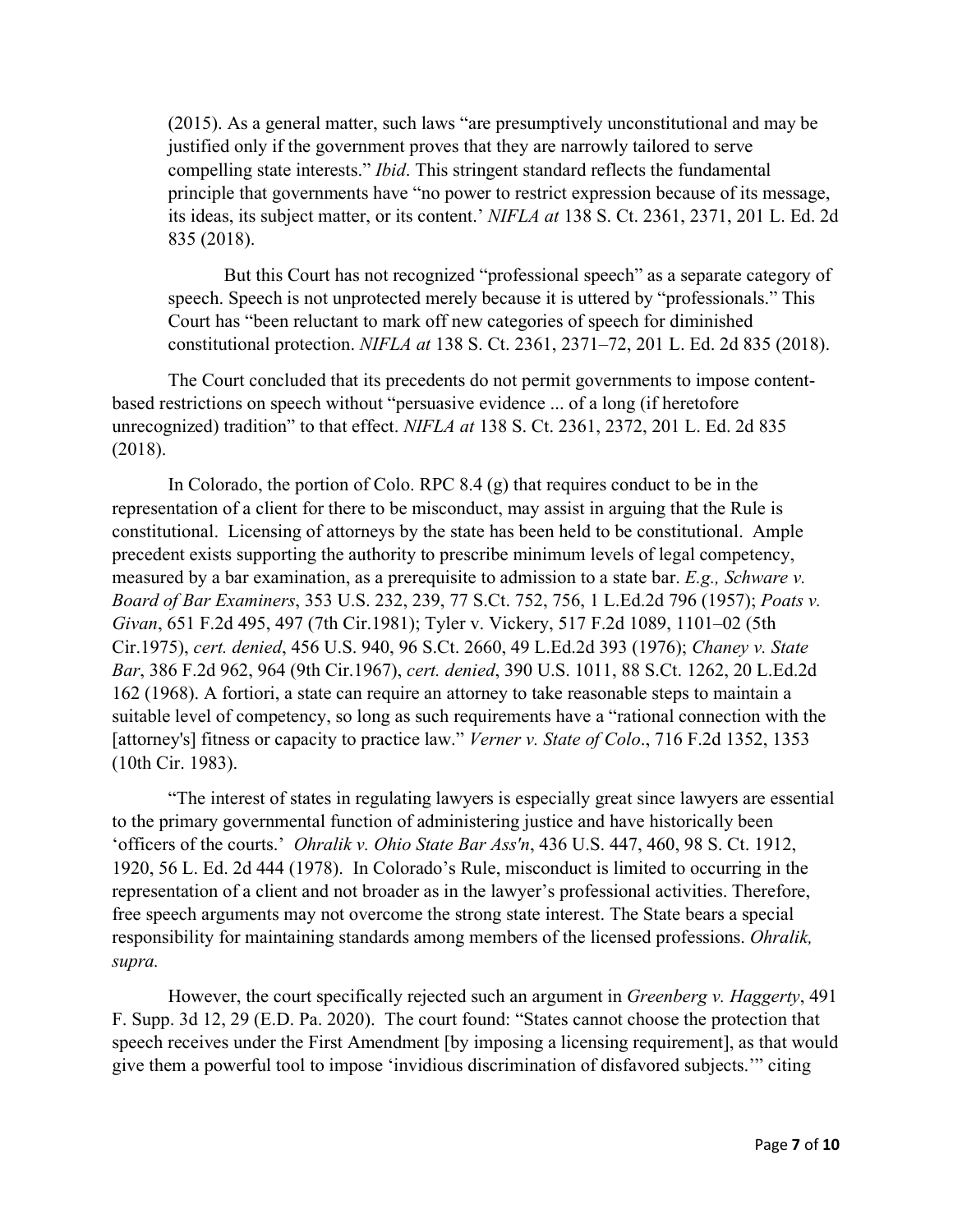NIFLA, 138 S. Ct. at 2374. In *Greenberg, supra*, the court examined a similar ethics rule. It provided:

(g) in the practice of law, by words or conduct, knowingly manifest bias or prejudice, or engage in harassment or discrimination, as those terms are defined in applicable federal, state or local statutes or ordinances, including but not limited to bias, prejudice, harassment or discrimination based upon race, sex, gender identity or expression, religion, national origin, ethnicity, disability, age, sexual orientation, marital status, or socioeconomic status. This paragraph does not limit the ability of a lawyer to accept, decline or withdraw from a representation in accordance with Rule 1.16. This paragraph does not preclude advice or advocacy consistent with these Rules. *Greenberg v. Haggerty*, 491 F. Supp. 3d 12, 16–17 (E.D. Pa. 2020).

In *Greenberg*, the plaintiff contended that the rule allows for "tolerant, benign, and respectful speech" while disallowing "biased, prejudiced, discriminatory, critical, and derogatory speech." *Greenberg, supra*, at 25.

Ultimately, the court is swayed by the chilling effect that the Amendments will have on Plaintiff, and other Pennsylvania attorneys, if they go into effect. Rule 8.4(g)'s language, "by words ... manifest bias or prejudice," are a palpable presence in the Amendments and will hang over Pennsylvania attorneys like the sword of Damocles. This language will continuously threaten the speaker to self-censor and constantly mind what the speaker says and how the speaker says it, or the full apparatus and resources of the Commonwealth may be engaged to come swooping in to conduct an investigation. *Greenberg, supra,* at 24.

Further conduct which exhibits bias might not even be considered speech in some instances. In has been held, in general, Colorado's ban on the unauthorized practice of law does not implicate the First Amendment because it is directed at conduct, not speech. *People v. Shell*, 148 P.3d 162, 173 (Colo. 2006). This argument was rejected in *Greenberg*, supra at 26 but the rule was different than in Colorado as it specifically prohibited words and conduct. The description of "exhibits" is probably the same.

Ultimately, viewpoint discrimination is "[w]hen the government targets not subject matter, but particular views taken by speakers on a subject." (quoting *Rosenberger v. Rector & Visitors of Univ. of Va*., 515 U.S. 819, 829, 115 S.Ct. 2510, 132 L.Ed.2d 700 (1995)). "Viewpoint discrimination is thus an egregious form of content discrimination." *Greenberg, supra, at* 30.

### **Other Rules of Professional Conduct**

In general, the Colorado Rules envision a legal engagement where the objectives of representation are determined by the client and the means by which they are to be pursued are primarily determined by the attorney. Colo. RPC 1.2 (a) and comments (1) and (2). In certain circumstances where a client exhibits bias, the client may direct the attorney to act in consort with it. In those situations, the Rules provide the ability of the attorney to limit the scope of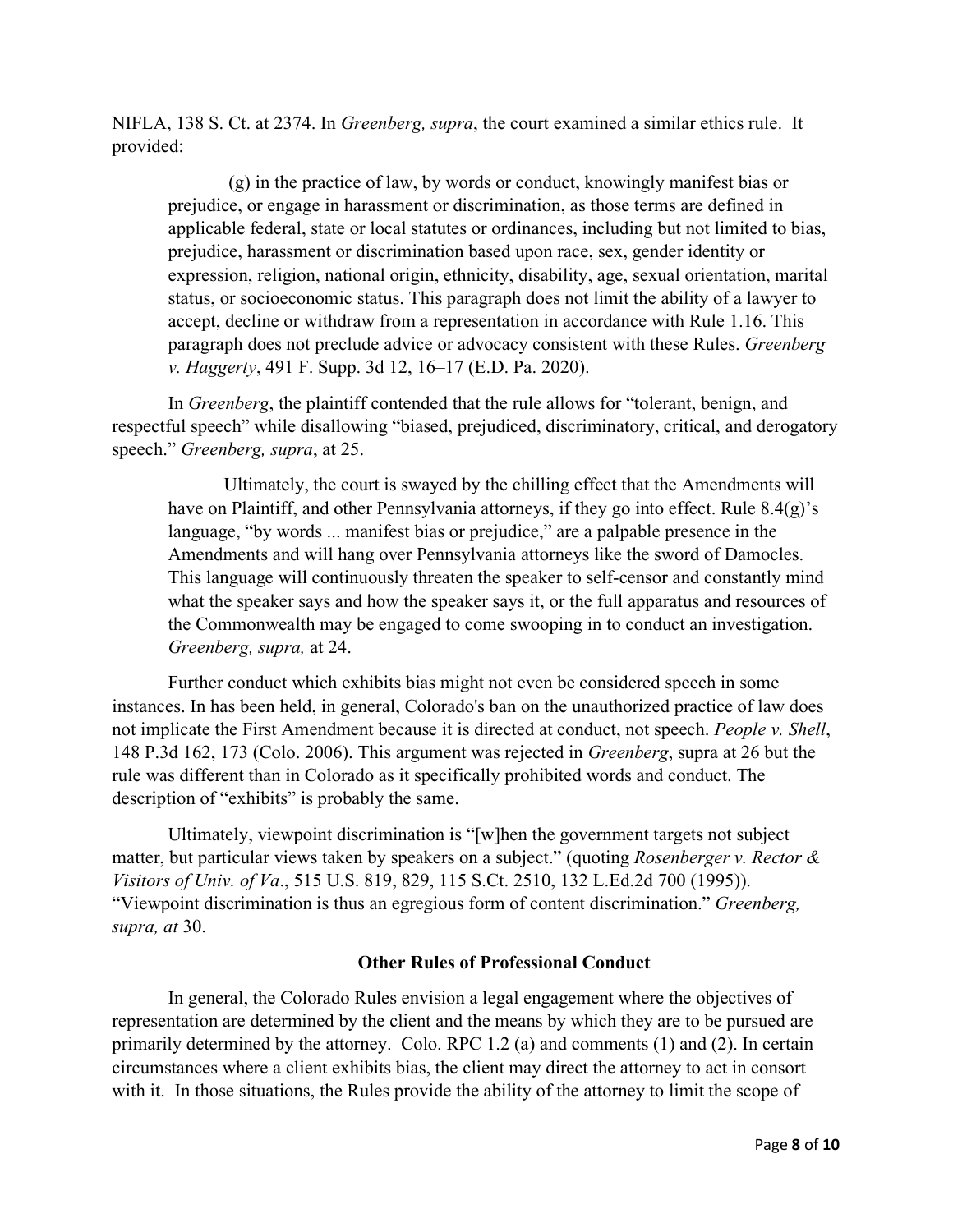representation if the attorney views the actions sought by the client to be repugnant or imprudent. Colo. RPC 1.2, comment (6). Also, the attorney may decline representation or withdraw if the lawyer considers the actions insisted by the client to be repugnant or with which the lawyer has a fundamental disagreement. Colo. RPC 1.16 (b)(4). For a good discussion of the issue see: Alec Rothrock, "Repugnant Objectives," 41-DEC Colo. Law. 51.

The Preamble to Colo. RPC provides guidance that is useful to oppose bias. While the word "moral" only appears twice in the entire Preamble and Scope, the statements are useful in admonishing that the lawyer must rely on their sense of morality when conducting their professional lives. For example, the Preamble states: Within the framework of these Rules, however, many difficult issues of professional discretion can arise. Such issues must be resolved through the exercise of sensitive professional and moral judgment guided by the basic principles underlying the Rules. Colo. RPC Preamble (9). It also states: "…a lawyer is also guided by personal conscience and the approbation of professional peers. A lawyer should strive to attain the highest level of skill, to improve the law and the legal profession and to exemplify the legal profession's ideals of public service." Colo. RPC Preamble (7).

The Scope also concludes: Compliance with the Rules, as with all law in an open society, depends primarily upon understanding and voluntary compliance, secondarily upon reinforcement by peer and public opinion and finally, when necessary, upon enforcement through disciplinary proceedings. The Rules do not, however, exhaust the moral and ethical considerations that should inform a lawyer, for no worthwhile human activity can be completely defined by legal rules. The Rules simply provide a framework for the ethical practice of law. Colo. RPC Scope (16).

### **Real Estate Professionals**

Real estate brokers and other professionals have laws designed to overcome racial bias. "All citizens of the United States shall have the same right, in every State and Territory, as is enjoyed by white citizens thereof to inherit, purchase, lease, sell, hold, and convey real and personal property." 42 U.S.C. § 1982. Further, the federal Fair Housing Act prohibits racial discrimination in owning real property. It is unlawful to discriminate against any person in the terms, conditions, or privileges of sale or rental of a dwelling, or in the provision of services or facilities in connection therewith, because of race, color, religion, sex, familial status, or national origin. 42 U.S.C.§ 3604. Also, it shall be unlawful for any person or other entity whose business includes engaging in residential real estate-related transactions to discriminate against any person in making available such a transaction, or in the terms or conditions of such a transaction, because of race, color, religion, sex, handicap, familial status, or national origin. 42 U.S.C. § 3605.

Colorado has laws consistent with the federal Fair Housing Act. Part 5 of Article 34 of Title 24, C.R.S. of the Law concerning housing practices are substantially equivalent to Federal law concerning fair housing as set forth in the federal Fair Housing Act. 3 Colo. Code Regs. § 708-1:30.1. It is unlawful to discriminate against any person because of disability, race, creed, color, sex, sexual orientation, marital status, familial status, religion, national origin, or ancestry